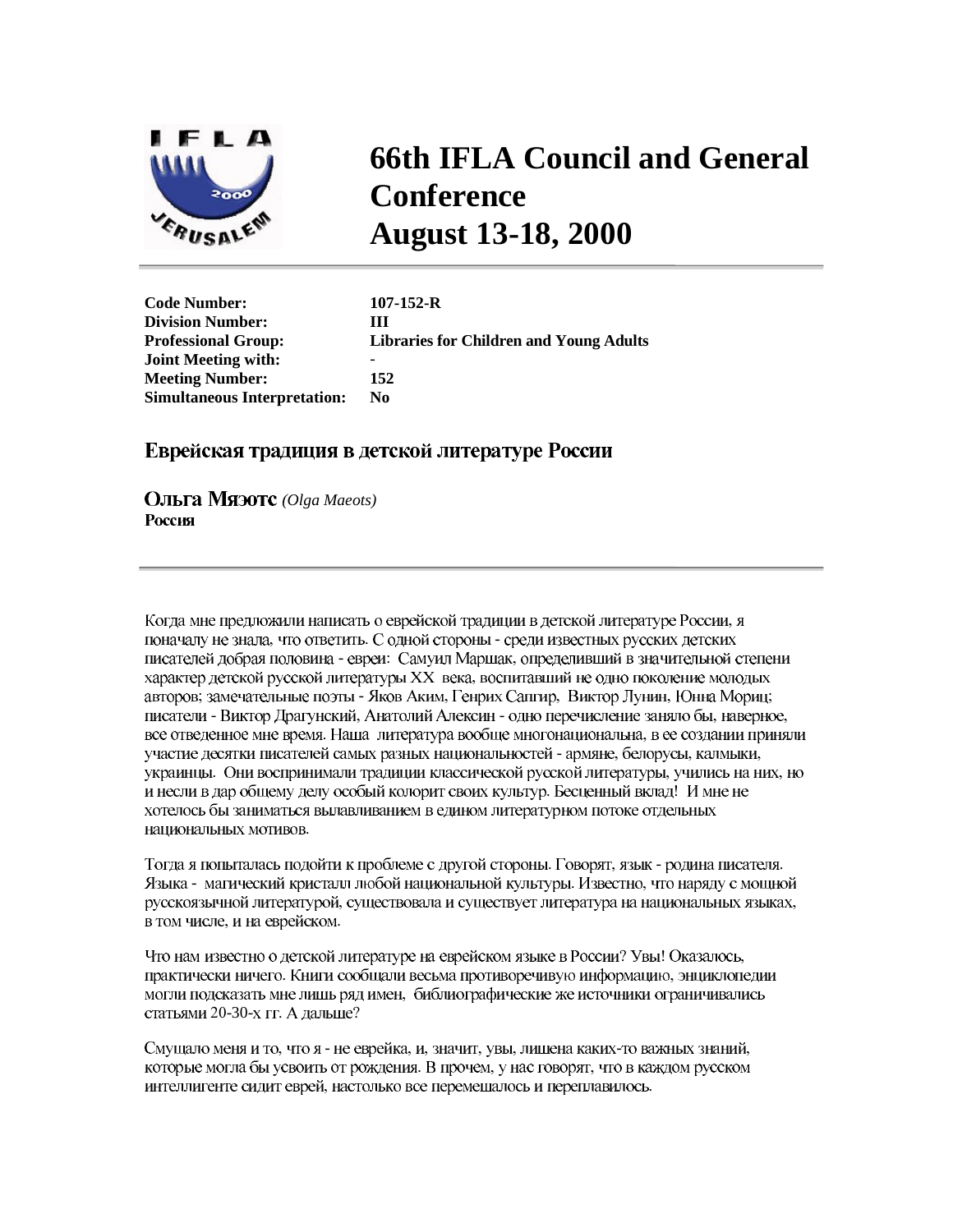Я бросилась за помощью к моим друзьям: детским писателям, критикам, библиотекарям. Как заправский детектив я искала свидетелей, тех, кто вырос на этой литературе. Вскоре моя записная книжка пополнилась несколькими полезными телефонами. И я приступила к сбору свидетельских показаний.

- Деточка, это была великая литература! - кричала мне в трубку Соня Черняк, работавшая некогда в журнале Совьетии Геймланд, выходившем на идише.

- Евреи всегда заботились о сохранении своих традиций, это нас и спасло. Мы древний народ, те, кто входили в историю вместе с нами - египтяне, шумеры, римляне - где они? А евреи живы, потому что тысячелетия берегли и чтили свои традиции. Как поздно вы позвонили, вам бы поговорить с..., впрочем, теперь, кто умер, а кто уехал, ни осталось никого...

«Ни осталось никого...» - эта печальная фраза возникала почти в каждом разговоре. Мне начинало казаться, что я исследую загадочный материк, что-то вроде Атлантиды, славной своим прошлым, сохранившемся, увы, лишь в легендах.

- Не может быть, что ничего не сохранилось! - упрямо твердила я себе.

Шолом-Алейхем, Лев Квитко, Овсей Дриз - для кого сочиняли они свои удивительные произведения, кто их печатал, кто читал?

Авторы толстых трудов по истории евреев сообщали весьма противоречивые сведения, большая часть которых не совпадала с тем, что рассказывали живые свидетели. Но постепенно из этого бессмысленного информационного хаоса рождалась удивительная мелодия - тот самый еврейский мотив. Я все-таки нашла то, что искала!

Теперь позвольте мне поделиться с вами моими скромными находками.

Начну с общих сведений из истории русского еврейства.

Евреи жили в России на протяжении многих столетий. Как иноверцы и чужаки они всегда были гонимы, их права всегда ограничивались. С особой остротой «еврейский вопрос» зазвучал в России в 19 веке, когда, после присоединения к России части Польши, численность еврейского населения значительно увеличилась.

Тогда-то и появились дискриминационные законы, ограничивавшие расселение евреев определенными областями - т. наз. «чертой оседлости». Царское правительство проводило политику насильственной ассимиляции. Лишь незначительная часть богатых евреев могла себе позволить выкупить право жить в городах и выбирать «благородные» профессии - врача, юриста, промышленника, купца. Право детей учиться в одних школах с русскими ограничивалось крошечной «процентной нормой». В воспоминаниях Самуила Маршака рассказывается о том, как ему, десятилетнему мальчику, было отказано в поступлении в гимназию, не смотря на то, что он успешно сдал вступительные экзамены. Еврейское население в «черте оседлости» в так наз. «местечках» жило в исключительной нишете и скученности. Единственным доступным образованием для большинства еврейских детей была религиозная начальная школа - хедер.

Необходимо отметить, что дискриминации подвергались в царской России и другие национальные меньшинства, но только в отношении евреев эти притеснения вылились в чудовищную форму «погромов» - физического разорения и уничтожения, инспирированного царским правительством и официальной православной церковью.

Волна варварских «погромов», пронесшаяся по России на рубеже веков вызвала негодование ведущих деятелей русской культуры: писатели - Николай Лесков, Лев Толстой, Максим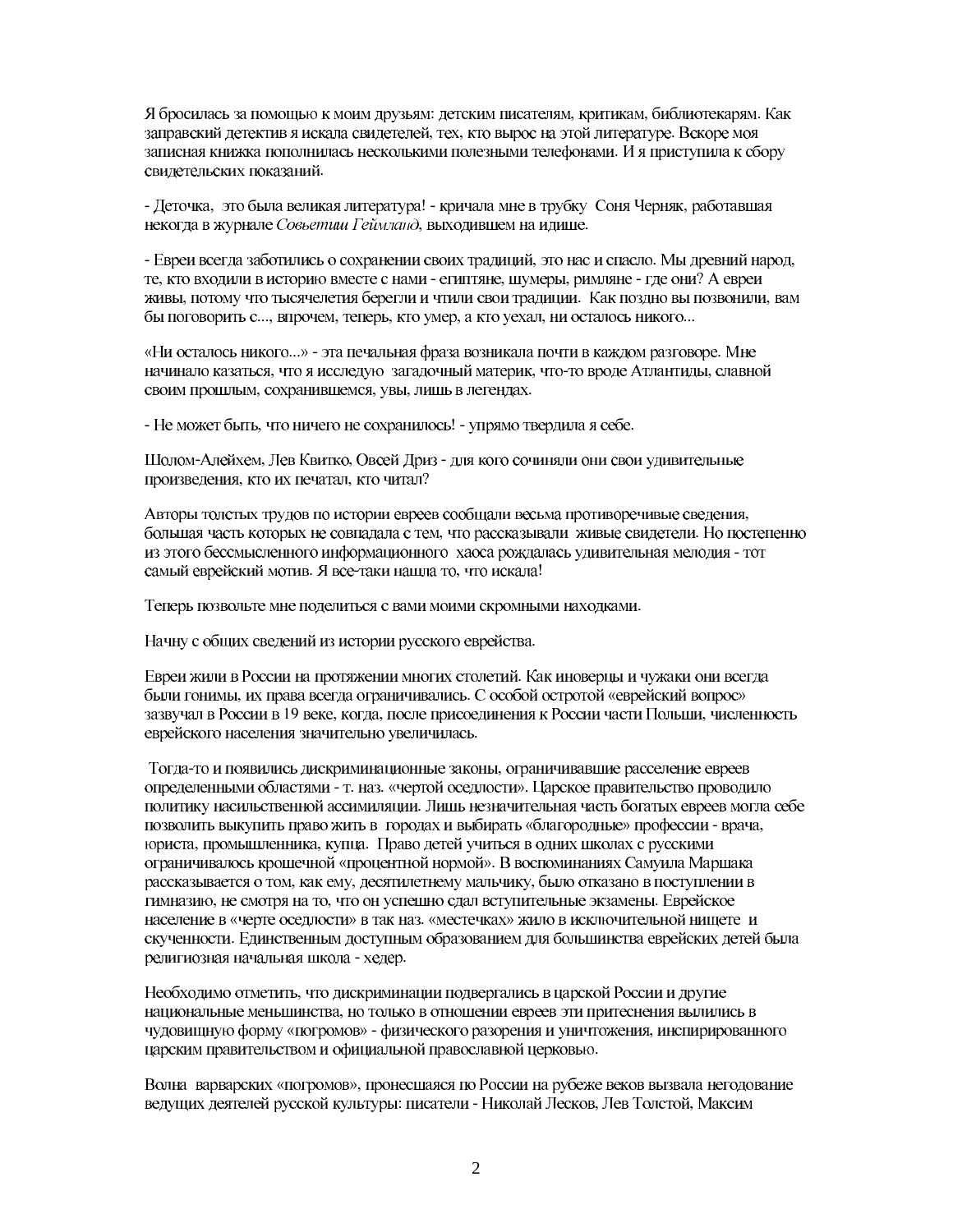Горький, Владимир Короленко, философы - Владимир Соловьев, Николай Бердяев осудили жестокость и выступили с протестом против бесчеловечной политики государства.

Но никакие ограничительные законы не могли остановить развитие еврейской культуры. В 19 веке еврейская литература была двуязычна: сторонники национального возрождения ратовали за иврит, а писатели демократы обращались к идишу - разговорному языку народных масс. В городах развивалась и литература на русском языке.

Первые книги для детей носили дидактический характер. Это были либо учебники, либо переложения религиозных текстов. В середине 19 века появляются первые книги светского содержания. Так в 1849 году вышла первая в России хрестоматия для детей на иврите «Алфавит или воспитание отроков» (Алеф-бет, о Хиннух не'арим), куда вошли также рассказы о детях и сказки в стихах. Главными центрами детского книгоиздания были Варшава, Вильна, Одесса. Выпускались сборники еврейских сказок (серия «Все сказки Израиля» с 1894 г.) и рассказы для детей. Среди детских авторов того времени можно назвать И.Левнера (юмористические рассказы), Ш.Бермана (биографические повести о нациолнальных героях), А.Любошицкий (детские песни). В Вильне в начале века выходила первая детская газета на иврите. Многие взрослые писатели писали и для детей - Хаим Нахман Бялик, С.Бен-Цион, Д.Фришман и др.

Но книги, написанные на иврите, были практически недоступны детям, не знавшим этого языка. Для читающей аудитории родным языком был идиш. В прочем, и книги на идиш, весьма не многочисленные, с трудом пробивали себе дорогу к читателям. Люди с достатком стремились отдавать своих детей в русские школы, т.к. это открывало им возможности будущей карьеры, а школы в местечках, где жила беднота, давали лишь минимум знаний, и детские книги в них не попадали. Безрадостная атмосфера, царившая в этих школах, описана в рассказах Шолом-Алехема (Учитель Бойаз, Флажок, Юла), Льва Квитко (Лям и Петрик), в воспоминаниях художника Марка Шагала.

Таким образом, круг бытования еврейской детской литературы до 1917 года был крайне узок, а значение ее в воспитании молодого поколения - невелико.

Однако именно в это время закладывались основы еврейской детской литературы в России, основоположником которой стал Шолом-Алехем, создавший удивительные яркие образы детей. Мир еврейского ребенка отражен писателем с любовью и пониманием. Маленькие герои Шолом-Алехема - маленький Шолом, Шмулик, мальчик Мотл и его товарищи, - неистощимые выдумщики, неудержимые озорники и неукротимые оптимисты. Их жизнь тяжела, с ранних лет они познают нищету и лишения, но никогда не унывают. «Мне хорошо - я сирота!» неизменно приговаривает мальчик Мотл, с честью наравне с взрослыми перенося любые испытания. Во многих рассказах Шолом-Алейхема, написанных о детях или для детей, звучат печальные ноты: трагическая гибнет заезженная клячи водовоза, мальчик, укравший ножик, мучается чувством вины, которое становится причиной тяжелой болезни, злая шутка товарища разрушает радость обладателя красивого праздничного флажка.

Современному читателю может показаться, что маленькие герои Шолом-Алейхема лишены детства, настолько тесно их жизнь связана с миром взрослых, в ней почти нет места сказкам и беспечным забавам, с ранних лет дети помогают старшим. Детская фантазия черпает вдохновение не в волшебных сказках, а в религиозных и мистических верованиях: дети не играют в волшебных принцев и фей, но с большим азартом ишут древние клады, оберегаемые от людей страшными заклятиями. (Шмулик) Все дети религиозны, их жизнь, как и жизнь взрослых, строится в соответствии с религиозными нормами, древними традициями и обычаями их народа. Отношения взрослых и детей лишены сентиментальности, родительская ласка явление более редкое, чем шлепки и пощечины - главный метод воспитания. Впрочем, не смотря на тяжелую жизнь, родители неизменно уделяют значительное внимание образованию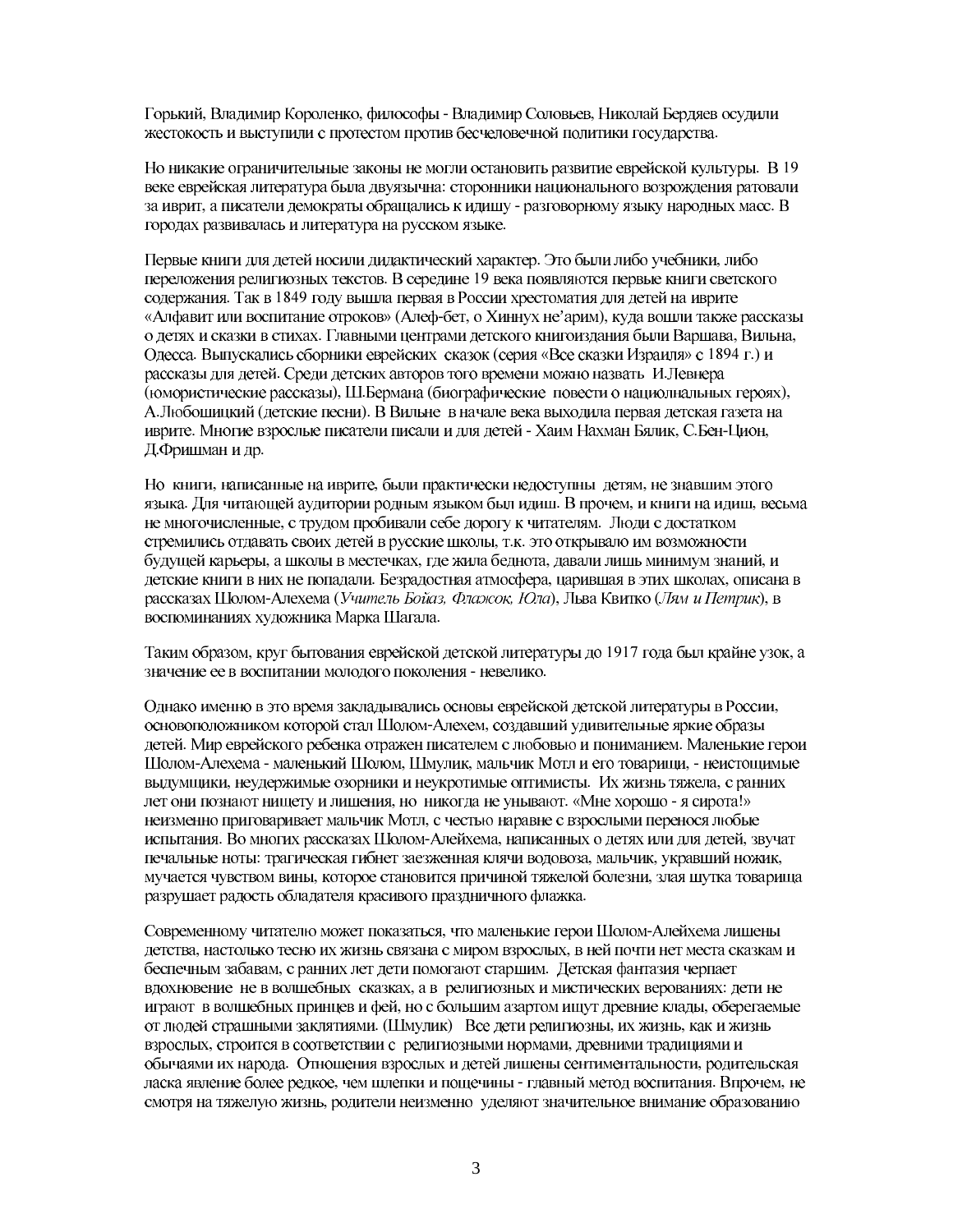детей, цель которого не только научить ребенка грамоте, но и ввести его в мир религиозных знаний и национальных традиций. С одной стороны Шолом-Алейхем рисует без прикрас тяжелую атмосферу, царящую в школах - хедерах, где заправляют малограмотные и жестокие учителя, а обучение основано на зубрежке и порке, с другой он показывает, как велико в еврейской среде уважение к образованию, к книге. Маленького героя рассказа «Ножик» отец упрекает в лени и нерадивости: «Лодырь этакий! Хвор он, книгой заняться? Парнишке восемь лет!»

Шолом-Алехем сумел отразить многообразие и яркость национального характера, его герои не забитые нищетой обездоленные, а люди стремящиеся к счастью, отстаивающие свое достоинство. В самые трудные минуты они не падают духом, и твердо уверены, что «все к лучшему». Добрый юмор и тонкая ирония, характерные для произведений Шолом-Алейхема, стали определяющими чертами еврейской литературы.

Падение царизма повлекло резкие изменения в положении евреев. Одним из первых своих декретов Временное правительство отменило любую дискриминацию по религиозному и национальному признаку. Большевики развили эту политику. Евреи, как и другие национальные меньшинства получили широкие права, что способствовало развитию национальной культуры и литературы. Однако, демократическая национальная политика первых послереволюционных лет, сопровождалась жесточайшими гонениями на религию и церковь. Закрывались синагоги и хедеры. Т.о. новая еврейская культура отсекалась от важнейшего источника, питавшего ее на протяжении веков. Культура прошлого объявлялась большевиками «буржуазной» и, значит, «вредной».

Обретение долгожданного равноправия вызвало эйфорию среди евреев. Большинство приветствовали приход большевиков и поддерживали их политику. Устоявший в годы гонений мир патриархального еврейства рухнул под напором борцов за светлое будущее. Молодежь переселялась из местечек в города, уезжала на большие стройки, быстро ассимилировалась.

После Октябрьской революции литература на идиш стала бурно развиваться. Многие молодые писатели шагнули в литературу прямо из окопов гражданской войны (О.Шварцман, Арон Кушниров, Ици Харик, Ицек Фефер), они воспевали происходившие в стране перемены ( Давид Гофштейн, Зелик Аксельрод). Да и писатели старшего поколения, «преодолев идейный кризис», как писали критики, продолжали литературную деятельность (Перец Маркиш, Давид Бергельсон. Дер Нистер). Появилось много новых газет, журналов, альманахов. Многие называют этот период «расцветом еврейской литературы». Поэт Арон Кушниров, боец Красной Армии, так описывал свои ощущения от резких перемен в жизни своего народа: ... Даже в мечтах я не владею страной меда и молока. В моей душе мышонком скребется мелодия отцов и дедов, но дверь в Шаббат мне закрыта, запечатана звездой.

В тоже время начинается быстрое вовлечение евреев в общественно-политическую жизнь. Резко увеличивается число еврейских школ (в 1930 г. в еврейских школах училось 160000 учеников), возрастает количество изданий на идише, создаются государственные еврейские театры. Многие восприняли это как подлинное возрождение национальной культуры, как долгожданное избавление от многовекового гнета. В 1934 году в Нью-Йорке вышла книга Леона Деннена «Гле кончается гетто», он посетил Советскую Россию и пришел в восторг от условий жизни советских евреев. Автор приводит такие цифры: общий тираж книжных изданий достигал 400000, в стране выходило более 30 журналов и газет на идише.

Большевики объявили своей главной целью создание культуры национальной по форме и социалистической по содержанию. Что это означало? Для литературы, например, это означало существование литературы на национальном языке, но пропагандирующей коммунистические идеалы.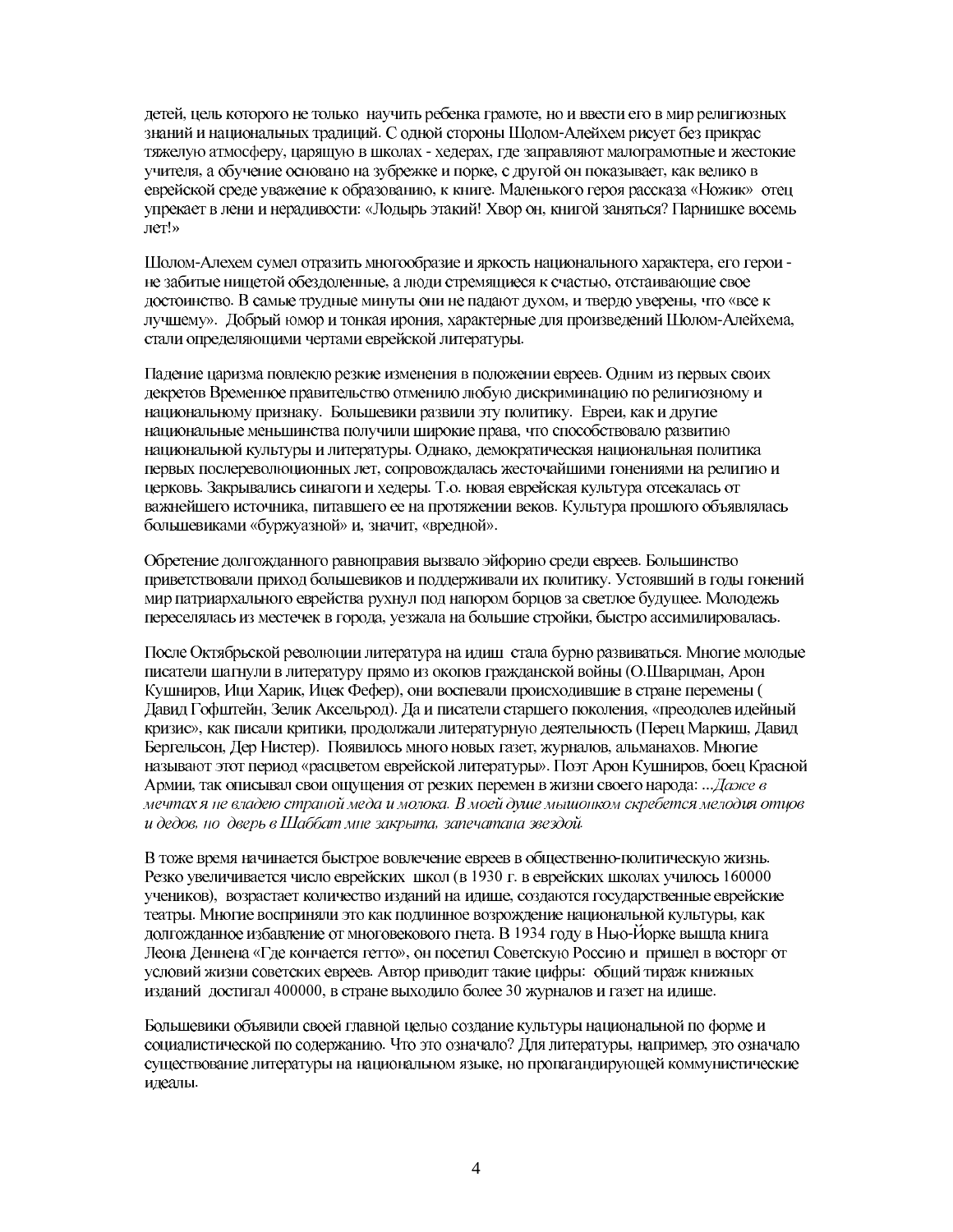Удивительную историю рассказала мне одна из моих собеседниц-Майя Исаковна Родак. В 1927 году ее родители, преподаватели рижской еврейской гимназии, сознательно переехали в Россию, окрыленные верой в то, что именно в этой стране свершается подлинное возрождение еврейской культуры. Первоначально семья поселилась в Киеве, девочка ходила в еврейский детский сад, затем в еврейскую школу. В то время на Украине существовали и специальные еврейские отделения во многих вузах. Ее папа работал преподавателем еврейского языка в школе и был автором одного из учебников идиша. Моя собеседница вспоминала, что хотя преподавание велось на идише, и даже изучалась еврейская литература и история, содержание учебников мало отличалось от учебников других школ - русских, украинских. И в данном случае выдерживался принцип - образование национальное по форме (языку) и социалистическое по содержанию. Изучались в школе и иностранные языки - русский, украинский, немецкий. Качество образования было намного выше, чем в дореволюционной школе, но чувствовали ли себя ученики таких школ наследниками многовековой культурной традиции своего народа? Не думаю. Вообще дети 20-30-х гг. все считали себя советскими, национальным различиям просто не предавалось значение. «А песни вы пели какие?» настойчиво допытывалась я у Майи Исаковны. «Такие же как и другие дети - про красное знамя, про пионерский галстук». Социалистическое будущее, в котором предстояло жить школьникам 20-30-х, не предполагало национального деления, и дети стремились расти «строителями социализма», радуясь открывавшимся перспективам и не оглядываясь назад. Это называлось интернациональное воспитание и именно оно привело к быстрому упадку национальных школ. Майя Исаковна рассказывала, что когда в 1934 году ее семья переехала в Одессу, там было 17 еврейских школ, а к 1937 году осталась только одна, да и та не пользовалась популярностью, не смотря на высокий уровень преподавания. Майя Исаковна вспомнила, как они с товарищами, уже подростками-комсомольцами, ходили по домам и агитировали родителей отдавать детей в еврейскую школу, а их гнали и говорили: «Вы что нас в гетто хотите загнать?» «Еврейские школы умирали сами собой», - к такому выводу пришла моя собеседница.

Советское правительство поставило перед обществом цель воспитания нового человека строителя коммунизма. Предполагалось, что в ходе «воспитательной работы» должны быть стерты все национальные различия, коммунистическая начинка должна вытеснить все социальные и национальные наслоения, которые считались ненужными и даже вредными. С этой точки зрения развитие детской литературы на национальных языках, в т.ч. на еврейском, становилось бесперспективным, мешавшим всеобщей унификации. Но пока были живы национальные школы, у еврейской детской литературы были уникальные возможности для развития: тиражи детских книг значительно возросли, а о такой огромной читательской аудитории не мог мечтать ни один дореволюционный писатель.

Многие еврейские писатели внесли свой вклад в развитие детской литературы на идише: И Гутянский, А.Платер, З.Телесина, Ицик Кипнис, Дер Нистер. К сожалению произведения этих авторов почти не переводились на другие языки и теперь полностью забыты. Подлинной известности достигли лишь два писателя - Лев (Лейб) Квитко (1890/93-1952) и Овсей Дриз (1908-1971).

Оба писателя получили традиционное еврейское воспитание, оба приняли и поддержали социалистические перемены, искренне уверовали в коммунистические идеалы, но оба сохранили и воплотили в своем творчестве дарованное им от рождения культурное наследие, оставаясь социалистическими по форме, они, пусть и в разной степени, были национальны по содержанию, по сути по мировоззрению.

Овсею Дризу и Л. Квитко повезло на переводчиков, их переводили лучшие русские детские поэты - Роман Сеф, Генрих Сапгир, Самуил Маршак, Михаил Светлов, Елена Благинина. Думаю, что каждый перевод - особое произведение - результат сотворчества автора и переводчика, влюбленного в авторский текст. Мастерство переводчика во многом определило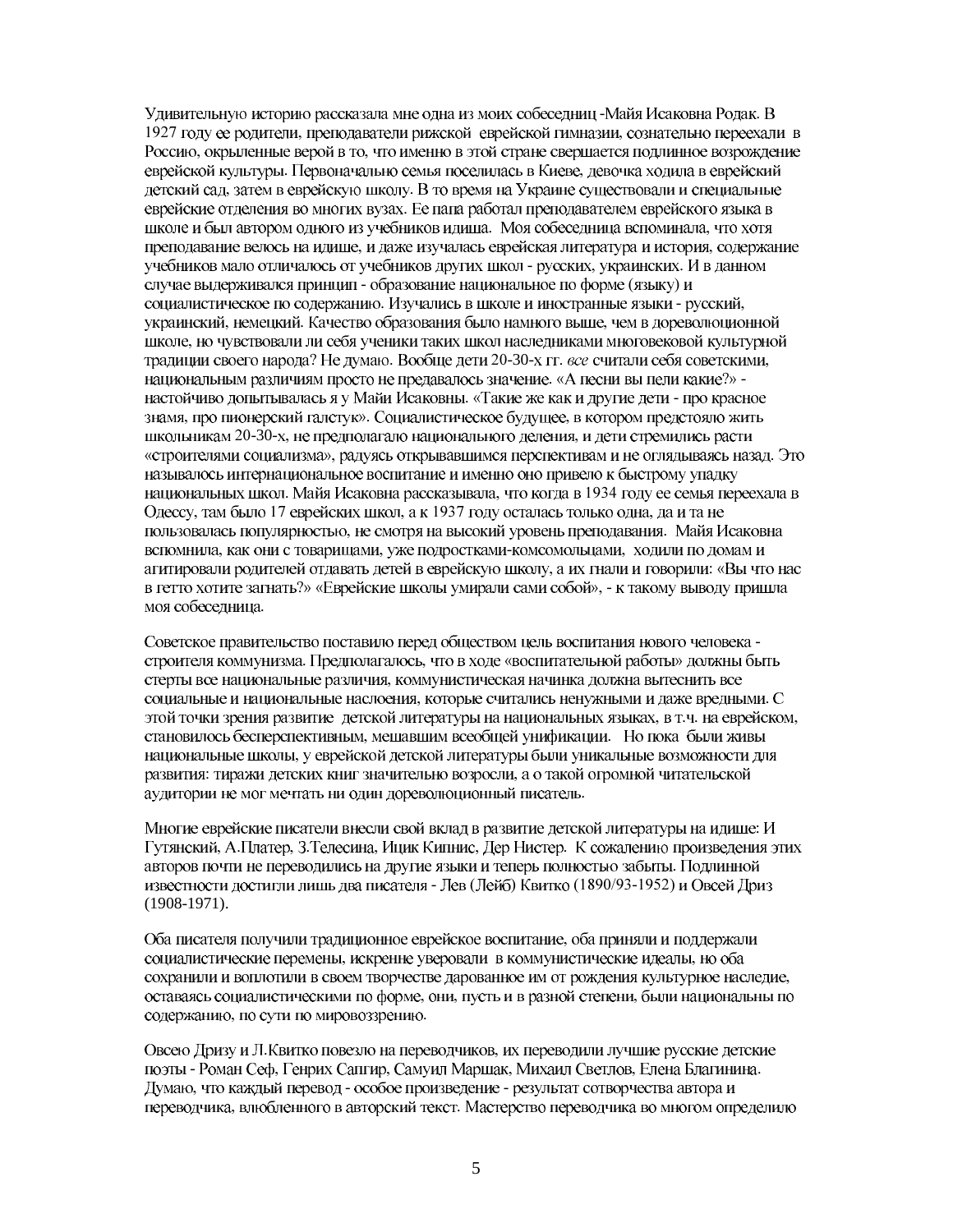успех стихов у русского читателя и, что не менее важно, внесло еврейскую ноту в русскую детскую литературу, тем самым обогатив ее.

Первые детские книги Л.Квитко появились в конце 20-х гг. В 1928 году вышло 17 книг Квитко для детей. Хотя Квитко писал и для взрослых, славу и признание ему принесли именно детские произведения. В период великих свершений, когда ценилось все значительное, грандиозное, когда искусство стремилось говорить о глобальных проблемах «шерщавым языком плаката» творчество Квитко особенно подкупало искренностью, вниманием к мельчайшим жизненным явлениям - к мокнущем под дождем молодым деревцам, к одинокой елочке, гордой тем, что с нее начинается лес, к смелому жуку, убежавшему от лягушки... Даже для стихов «на политические темы» поэт мог подобрать задушевную человеческую интонацию. Именно так - с трогательной непосредственностью - обращается к знаменитому грозному наркому Ворошилову маленький мальчик, мечтающий стать бойцом Красной Армии (Письмо Ворошилову). Редкий дар видеть в малом большое и умение делиться своими открытиями с читателями - признаки большого таланта. Творчество Квитко обращено к самым маленьким читателям детям 3-7 лет, его отличает удивительная лиричность, интимность переживаний, что совсем не часто встречается в детской поэзии, отдающей предпочтение игре и занимательности.

Но можно ли найти в стихах Л.Квитко еврейские корни? На первый взгляд стихи Квитко мало отличаются от произведений других советских детских поэтов. Но это лишь первое впечатление. Творчество Квитко, и это отмечалось критиками, отличается удивительным языковым богатством, восходит к устной национальной традиции, к народной еврейской поэзии. Стихи искрятся добрым юмором, полны иронии, и одновременно сочувствия и любви. Творчество Л. Квитко отличает особое трепетно-любовное отношение к ребенку. Поэт любуется своими маленькими героями, они для него источник радости и оптимизма - и в этом отражение национальной традиции отношения к детям. В вихре истории исчезли реалии местечкового быта и религиозные обычаи, но душа народа жива, искриться в стихах, придавая им особую прелесть.

По-особому звучит в стихах Квитко и тема родины, родного дома. Для него, еврея, представителя гонимого народа, советская Россия стала воплощением мечты о родине, где все народы равны. Именно ощущение того, что все вокруг принадлежит ему и заставляет поэта с особой нежностью любоваться мельчайшими явлениями и деталями, подобно человеку, который, вернувшись после долгого странствия в собственный дом, перебирает любовно старые семейные вещи.

По иному решается национальная тема у другого замечательного поэта - Овсея Дриза. Первые поэтические сборники Овсея Дриза появились в 30-е годы. Однако его литературная судьба сложилась необычно. В 1934 г. О.Дриз добровольцем ушел в Красную Армию, служил на границе, и в литературу вошел достаточно поздно. Первые взрослые сборники проникнуты романтизмом созидания «нового общества». После войны Овсей Дриз долго не печатался, не такое было время. И вдруг, в 1959 году выходит первый сборник его детских стихов «Веселый пекарь» - в переводе на русский язык. А потом еще и еще. На идише эти стихи были опубликованы немного позднее. Долгие годы поэт хранил эти стихи, и вот они проросли как волшебные зерна и дали удивительные плоды.

Основное в стихах Овсея Дриза - игра, сказка. Его герои - маленькие непоседы, а мир вокруг них - и реальный и волшебный одновременно, в нем возможны любые чудеса. Главные волшебники в стихах - дети, наделенные неиссякаемой фантазией, которая превращает мыльную пену в облака, маленькую коробочку - в волшебное королевство, а жука - в короля!

В стихах Овсея Дриза еврейская тема звучит более откровенно: здесь и сцены из жизни разных поколений еврейской семьи, и пересказы народных легенд. А цикл «Хеломские мудрецы»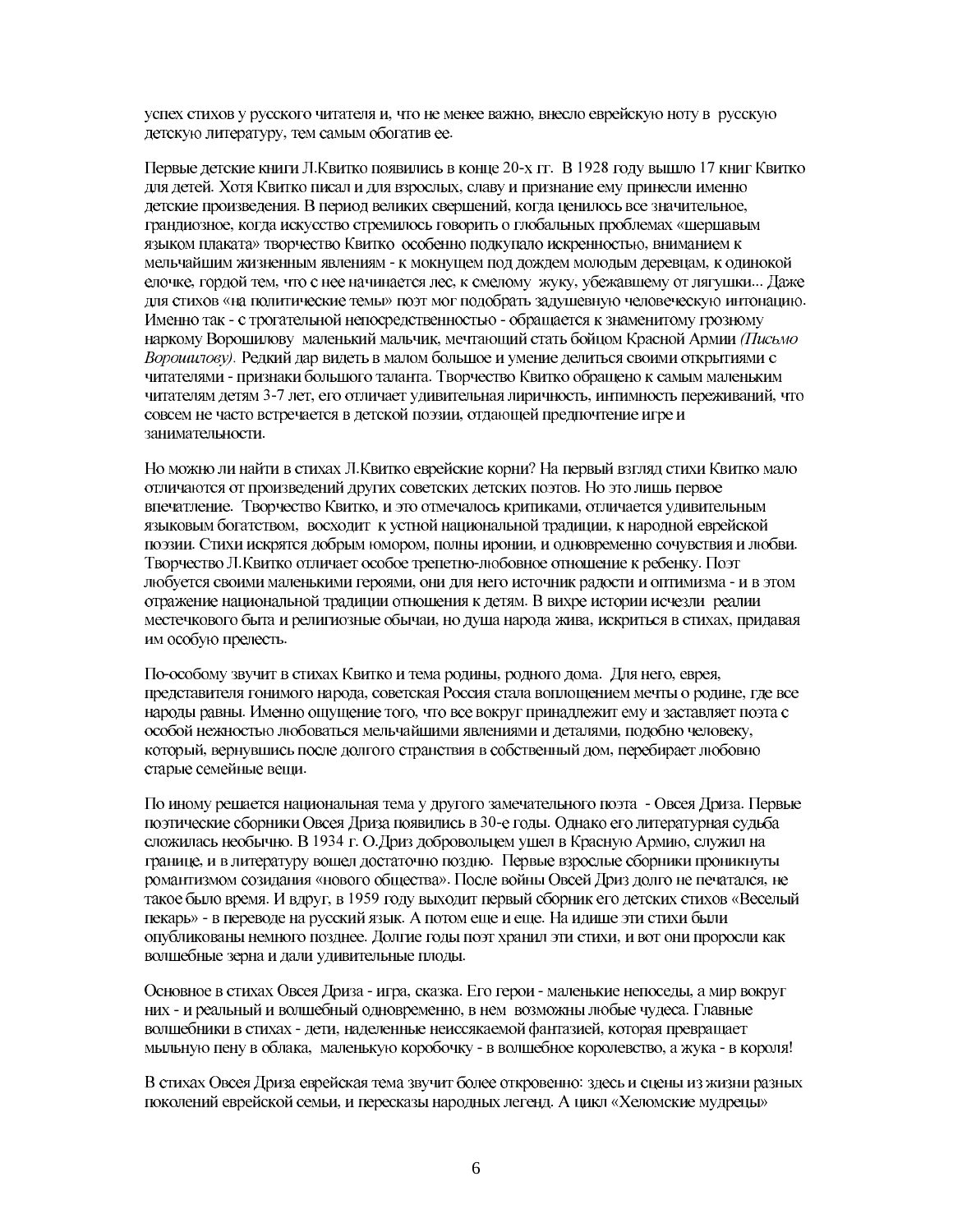возвращает нас в прошлое. Проникнутые ностальгией по ушедшему навсегда миру стихи и рассказы сборника повествуют о нелегкой, но по своему красивой жизни еврейского местечка.

Был когда-то один старый город на свете. Как и во всяком городе, в нем жили свои неудачники. Никогда и ничего им не удавалось.... Но каждое утро они вставали с новой надеждой: а вдруг сегодня счастливый случай постучится к нам в дверь? Однако проходил день-другой - все оставалось по-прежнему.

И вот однажды городской звездочет объявил:

- К нам летят бабочки Надежды. В полдень они опустятся отдохнуть на городскую площадь. И каждый, кто накроет своей шляпой хоть одну бабочку, тот может верить, что его мечта исполнится.

На другой день, лишь только взошло солнце, люди поспешили на городскую площадь. Каждый держал наготове шляпу и смотрел в небо.

И вот наконец вдали показалось легкое цветное облако. Оно остановилось над городом и бабочки стали опускаться вниз: красные, синие, голубые, зеленые. Будто осыпалась радуга.

Ахнули люди от удивления. И тут же вся площадь покрылась шляпами. Стало так тихо, что даже было слышно, как шли по небу облака. Город почти не дышал. Ждали, кто первый приподнимет свою шляпу. Но никто не посмел решиться на это. Ведь если приподнять шляпу - легкая бабочка надежды может улететь! Так и остались шляпы лежать на городской  $n$ *nouqadu*...

Я очень люблю свою старую шляпу. Но всякий раз, когда надеваю ее, мне становится чутьчуть грустно - нет в ней давно утерянной бабочки.

Грустная сказка подводит нас к грустным страницам нашей истории. С конца 30-х годов политика советского государства по отношению к евреям резко меняется. Все национальное начинает рассматриваться как националистическое и вредное. Политические репрессии 30-х, трагедия войны, и оголтелая антиеврейская компания, развернутая Сталиным в послевоенные годы, разбили все иллюзии. Лучшие деятели еврейской культуры были уничтожены. В 1952 году был казнен Лев Квитко.

С горечью следует признать, что никакие политические оттепели последующих лет, никакие государственные обещания не смогли остановить запущенный вновь в стране механизм антисемитизма. Бабочки улетели...

Если до Второй мировой войны евреи в СССР могли чувствовать и чувствовали себя просто «советскими», то пережив Катастрофу и послевоенные массовые репрессии, столкнувшись вновь с бытовым антисемитизмом, изведав горечь отторжения и непрятия, они вновь ощутили себя евреями.

Об этом позднем возвращении к родным корням с горечью писал в 60-е гг. поэт Борис Слуцкий: Созреваю или старею -Прозреваю в себе еврея.

Я-то думал, что я пробился, Я-то думал, что я прорвался -Не пробился я, а разбился, Не прорвался я, а зарвался. Я читаю не слева направо -По-еврейски: справа налево.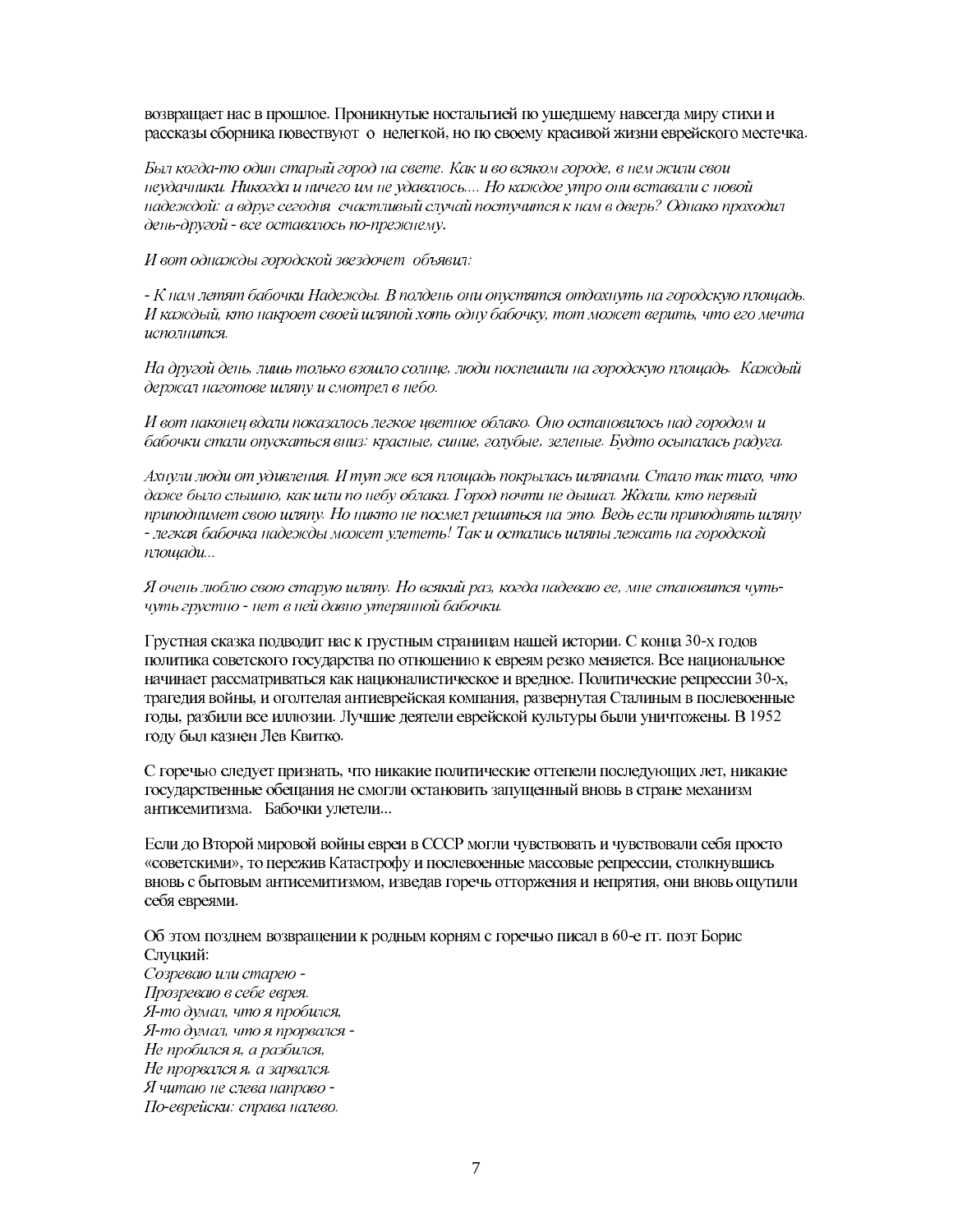Я мечтал про большую славу, А дождался большого гнева. Я, ступивший ногою одною То ли в подданство, то ли в гражданство, Возвращаюсь в безродье родное, Возвращаюсь из точки в пространство.

Всплеск национального самосознания, как реакция на официальные притеснения, с одной стороны вызвал повышенный интерес к национальным истокам, с другой повлек ужесточение официальной антинациональной политики. Тем более на государственном уровне была провозглашена новая грандиозная задача - тотальной денационализации и создания единой общности - советского народа. Это коснулось всех народов, населявших Советский Союз, и именно эта порочная социальная утопия во многом определила последующий крах гигантского многонационального государства.

Еврейская тема на многие десятилетия была загнана в подполье, бытовала лишь в самиздате, в фольклоре, в анекдотах, лишь изредка прорываясь в официальную литературу. Так, отголоски ее можно найти в произведениях русскоязычных авторов (некоторые исследователи называют это русской еврейской литературой): в рассказах и повестях Макса Бременера, Александры Бруштейн, Анатолия Рыбакова. Но юные читатели этих книг лишены уже были наивного неведения маленького Оськи, героя повести Льва Кассиля «Кондуит и Швамбрания», который, впервые узнав от старшего брата о существовании национальных различий, и о том, что они евреи, поинтересовался «А наша кошка - тоже еврей?»

К счастью культура обладает удивительной способностью к самосохранению и возрождению. Еврейская мелодия продолжает звучать в российской культуре, увы, тише чем прежде. Немного грустно, что наметившееся ныне в России возрождение классических еврейских традиций - через еврейские школы, культурные центры, книгоиздание, целиком ориентируется на традиции иврита и оставляет без внимания советскую еврейскую литературу на идише. Надеюсь, что и у этой части культурного наследия найдутся свои исследователи и хранители, а может быть и продолжатели.

Я хотела бы закончить свой доклад еще одной сказкой Овсея Дриза.

Как-то хеломский философ отыскал в древней книге красивую закладку - на ней бисером был вышит прекрасный город, нет это были не Рим и не Лондон - это был родной Хелом! Философ поделился своей удивительной находкой с другими мудрецами: оказывается их городок некогда был бисерным! Какая красота! Но находка эта не принесла мудрецам радости, они почувствовали себя ограбленными у них украли их прекрасный бисерный город! Единственным свидетельством, что пропавший городок существовал, мудрецы посчитали мышонка - ведь у него глаза-бусинки ! Видимо воры, не отыскали его в темном чулане.

Две черные мышиные бусинки, неужели это все наше наследие? Или это напоминание нам о том, что прошло время судить и делить. Мой доклад посвящен судьбе еврейской культуры в моей стране, но проблема - шире, и это не «еврейская проблема». Пересечение культур, их взаимовлияние, существование мультикультурного общества, чревато непростыми проблемами. Мы обращаемся к опыту прошлого, чтобы решить проблемы будущего.

Известный советский еврейский поэт Шмуел Халкин (1897-1960) в одном из своих стихов написал:

Мое оконное стекло прозрачно и чисто, сквозь него я вижу весь мир: кто-то плачет, а ктото смеется. Но если стекло с одной стороны покрыть серебряной краской, даже самой дешевой - земля скроется из виду, а прозрачное стекло станет зеркалом; а даже в самом чистом зеркале можно видеть лишь самого себя.